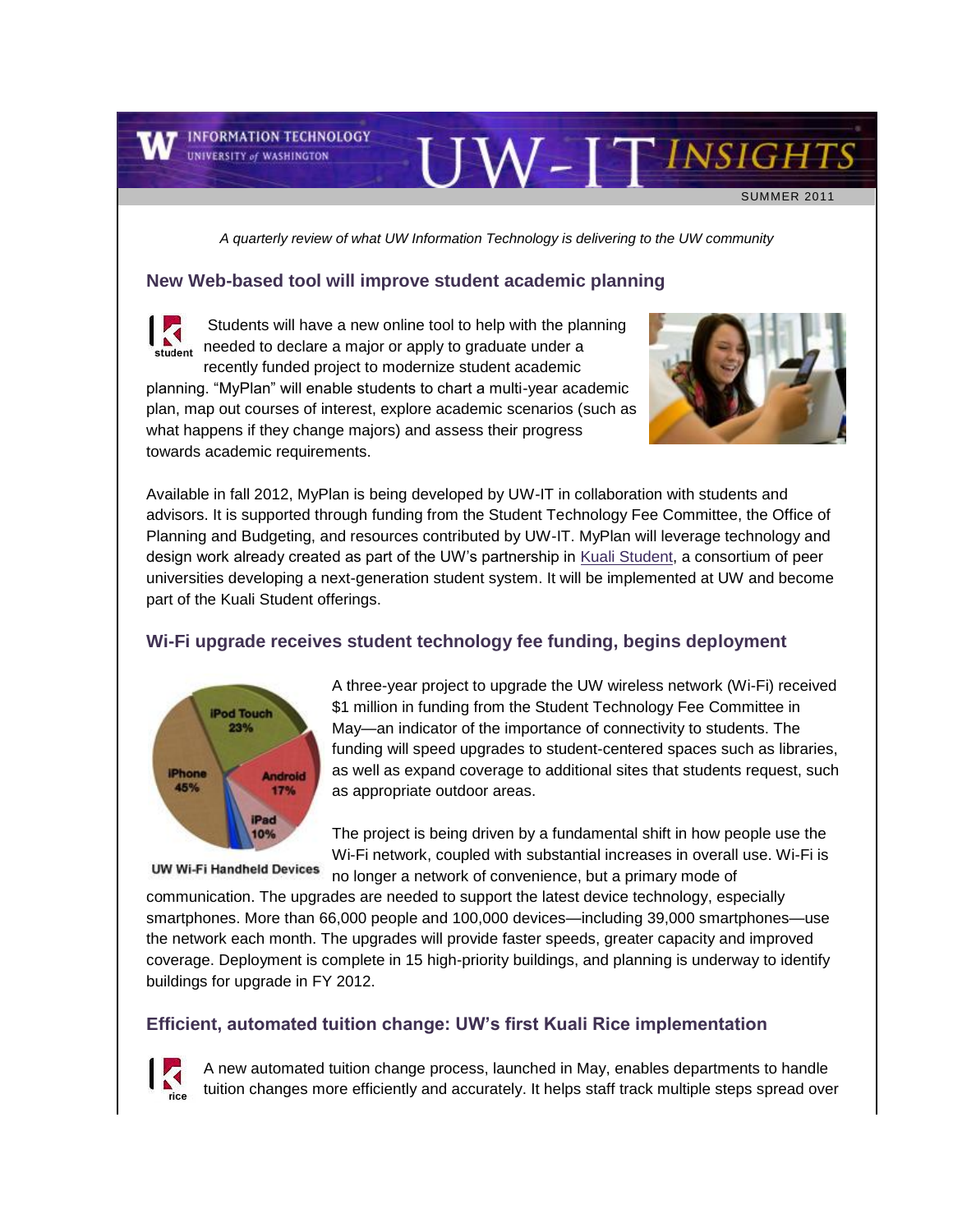several weeks, shows current status, and records pertinent information and comments about requests—increasing audit ability and ensuring requests are not "lost" or forgotten.

This new process uses [Kuali Enterprise Workflow—](http://engage.washington.edu/site/R?i=TFAXISLNd_nkmXa5ZygCOA..)UW's new enterprise workflow solution that automates routing and approval processes. It is part of the [Kuali Rice](http://engage.washington.edu/site/R?i=b5QRZF00xnj-g_-LcaBBmg..) middleware suite of integrated products that allows efficient development of high-quality business applications. The automated tuition change process is the UW's first use of Kuali Rice. UW has been a founding partner in Kuali development efforts since 2008, playing a leadership role in defining and developing Kuali Student and Kuali Rice.



# **Hefty discounts add up to big savings for UW cellular users**



More than 26,000 UW students, faculty and staff are taking advantage of significant discounts available through contracts negotiated by UW-IT with cellular carriers AT&T and T-Mobile, saving them an estimated \$3 million a year. AT&T offers discounts of 21 percent for cellular services paid by the UW, 18 percent for faculty and staff and 10 percent for students. T-Mobile offers a 15 percent discount across the board.

All faculty/staff/students are eligible for these [discounts](http://engage.washington.edu/site/R?i=yrBCoZpOwhYkzFwqCPSfXg..) on most services (assuming they meet the credit eligibility). Most existing customers of AT&T and T-Mobile can save by simply telling the carrier that they are affiliated with the

UW. These strategic partnerships also mean the UW is among the first to receive network upgrades for faster, more reliable service, including upgrades to the latest 4G speeds.

#### **Online vendor registration to speed purchasing/payments, improve compliance**



Development is underway on a new online vendor registration process that promises to significantly quicken the flow of UW purchases and payments. It will reduce the time it takes to register a new supplier from 30 days to 2, and the number of steps from 60 to 4. The result

will be reduced delays in ordering and paying for goods and services, decreased use of paper-based forms, and increased compliance with tax reporting and business diversity requirements. The new Web-based [registration process](http://engage.washington.edu/site/R?i=SLaOtqDkrgtq6oa6-3nQBQ..) will be available in July for vendors and Procurement Services staff. Approximately 3,100 new vendors register each year with the UW. This project is part of Finance and Facilities [LEAN](http://engage.washington.edu/site/R?i=gHewOdSkOTYCl1XFKYuykA..) business process improvement efforts, and it will leverage [Kuali Enterprise Workflow](http://engage.washington.edu/site/R?i=Pm6ljTrhT4yolpagU2a2_g..) to allow routing and approval of vendor data entered directly online.

### **Institutional data on the move to data warehouse; goal is strategic reporting**

A two-year effort to evolve the Enterprise Data Warehouse (EDW) to deliver strategic, integrated enterprise reports will take a major step forward this summer with the migration of the Office of Planning and Budgeting's (OPB)